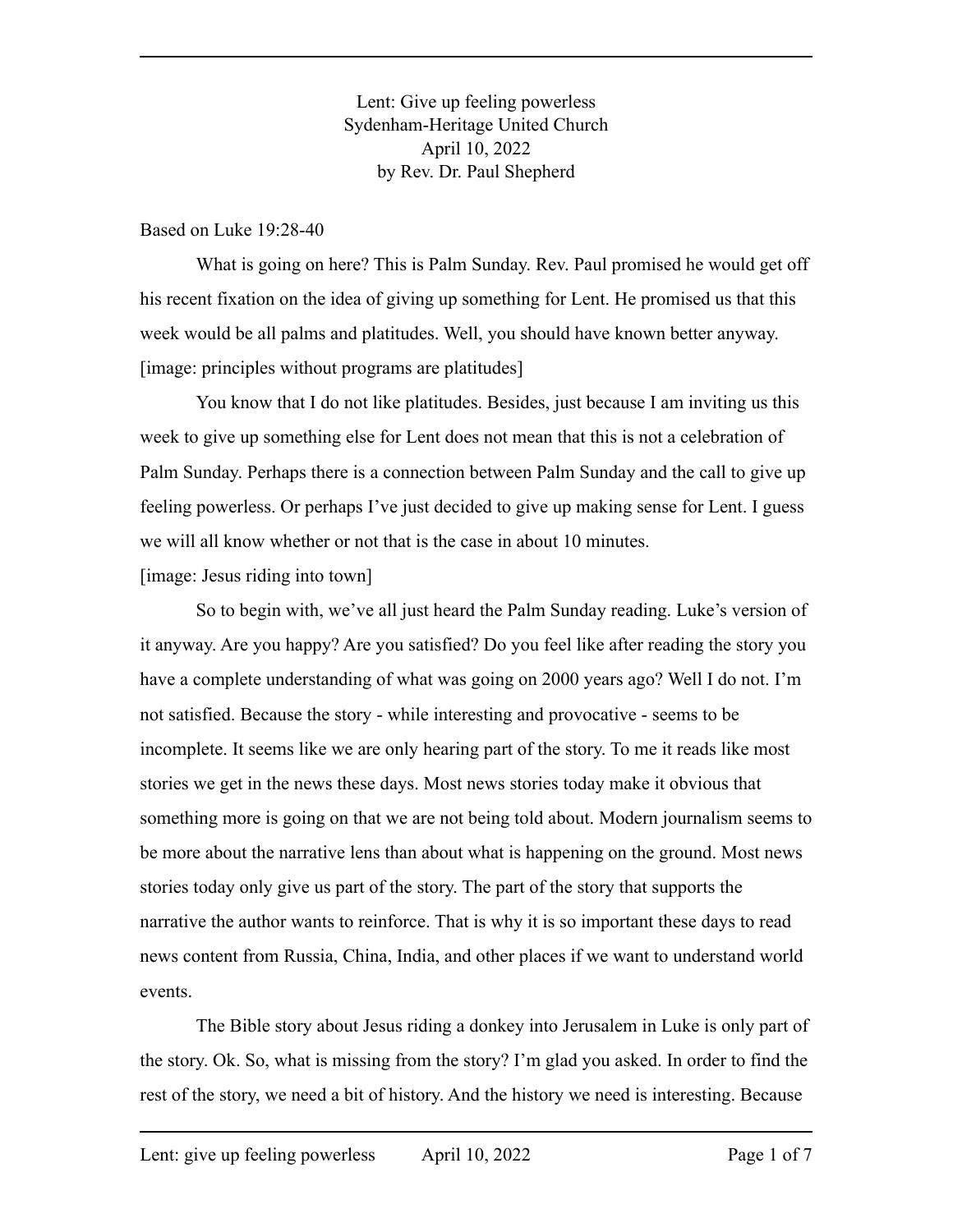social conditions at the time of Jesus were surprisingly similar to social conditions today. [image: money talks.]

In today's language, "money talks". And that's true. It is just unfortunate that when my money talks, it usually says, "goodbye". But historically, we would say that social structures at the time of Jesus in Palestine operated according to a "domination system". [image: domination systems]

According to theologians Margus Borg and John Dominic Crossan, domination systems are based on 3 principles. The first principle is political oppression. Which means that a few powerful elites have disproportionate control over the lives of the huge majority of people. The second principle is economic exploitation. This is done mainly through the control of the means of production. In Jesus's day, the means of production were primarily land and labour. These two principles working together place wealth and power in the hands of a very small number of people.

[image: trickle down theory]

Putting wealth and power into a small number of hands is clearly unethical by just about any standard we can imagine. So we might wonder why societies would choose to follow those unfair principles. Domination systems always had a third principle. And that third principle is specifically designed to legitimize the first two principles. Three very common schemes to legitimize the unfair sharing of resources are fear, military force and - unfortunately - religion. The third principle in the systems must be powerful enough to override our own natural human instincts that say that we are entitled to a fair share in life.

## [image: religion is regarded quote]

These factors can also work together of course. Fear of strangers and military force can work together in complimentary ways. This is what leads Canadians to fear refugees while our military and economic policies are creating those very same refugees. Another example is using religion to prop up a social structure. Like stating without evidence that a particular king was chosen by God to rule. And therefore letting that king act with impunity.

[image: income inequality]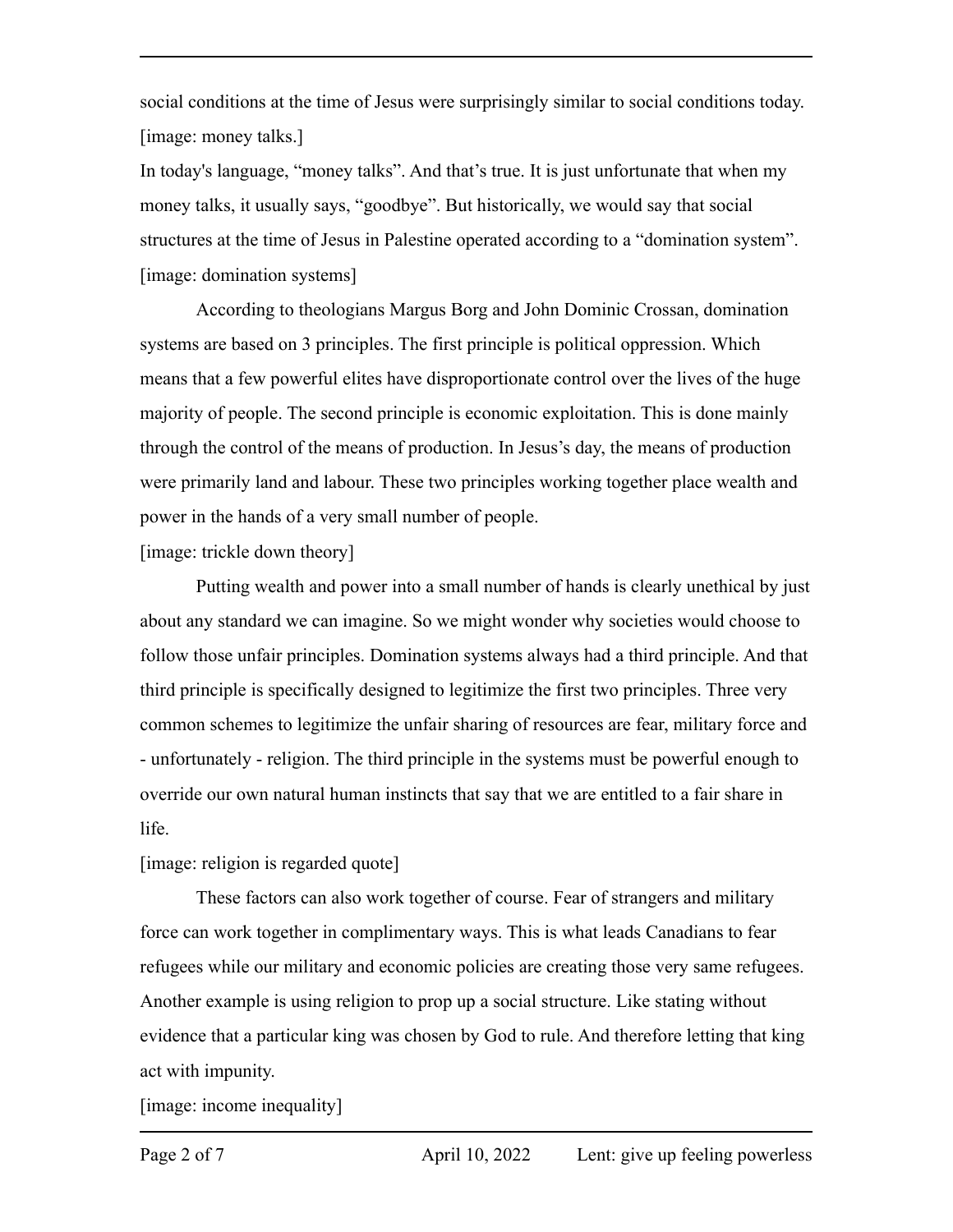According to an article in Psychology Today, "… organized religions emerged as a support system for political hierarchies and continue in that role to this day. If [organized religion] had turned against the privileged secular authorities, they could expect trouble … Religious beliefs often provide a justification for the arbitrary assumption, and use, of power by secular authorities, from the divine right of English kings to the deification of Aztec emperors as the guarantors of good harvests. [image: raise the minimum wage]

Ironically, some religious doctrines, specifically Christian teachings, are opposed to inequality. For example, the Sermon on the Mount cheers on the downfall of the wealthy and powerful. The Christian religious authorities nevertheless cozy up to the rich and powerful and side with the elite in preserving social inequality. Religious hierarchies support inequality because doing so serves their own interest as protected members of the elite."This is nicely summarized by the line, "when money talks, truth keeps its mouth shut."

<span id="page-2-1"></span>[image: when money talks, the truth keeps its mouth shut]

Today of course we are more sophisticated than that. The elite no longer control us using superstitious religious ideas. Unless they work of course. Which they actually do in some parts of the world including parts of the United States, and even here in Canada. For those of us who are immune to religious ideologies, our elite use fear as a primary mechanism to keep their unethical concentration of wealth and power. Fear of immigrants, fear of global economic meltdown, fear of "Russia", fear of Muslims, fear of refugees. You know the list. And if you do not know who you are supposed to fear, just read any newspaper that comes to hand and you will know exactly who the elite want you to fear.

### [image: Napoleon quote]

Social injustice has historically often been legitimized by an appeal to either military force, religion, both. As Borg and Crossan state, "in premodern societies known to us, religion has been used to legitimate the place of the wealthy and powerful in the social order over which they preside."

<span id="page-2-0"></span><sup>&</sup>lt;sup>[1](#page-2-1)</sup> https://www.psychologytoday.com/us/blog/the-human-beast/201708/why-religions-support-elites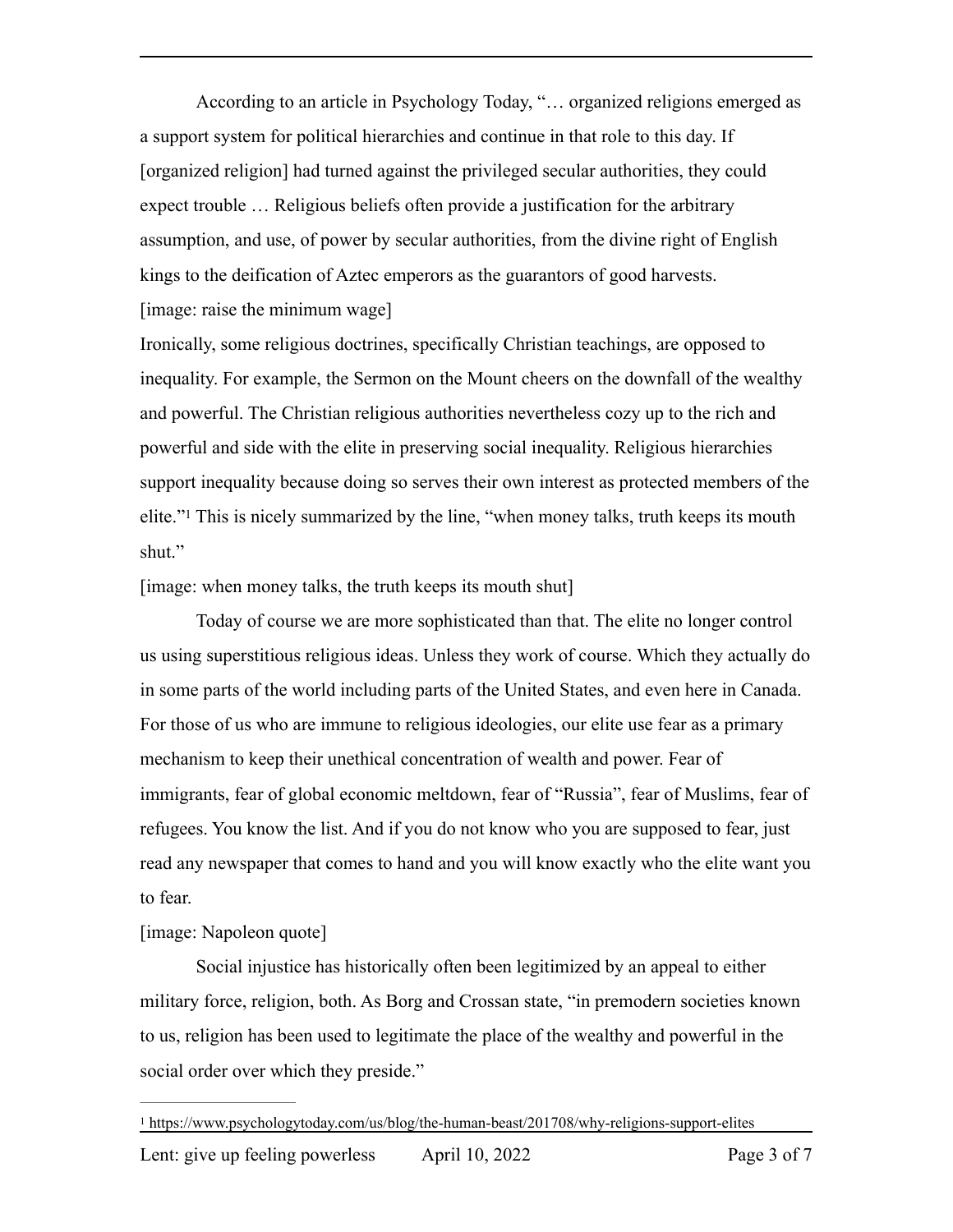And that is the missing piece of history that will allow us to see the complete riding-on-a-donkey story. Oh - that and one more detail. The Jewish people living in Palestine at the time of Jesus were politically and economically dominated by Rome. When the story of Jesus riding on a donkey allegedly happened, passover was approaching. And that meant that many Jewish pilgrims were in Jerusalem. And passover for Jewish people represents a story of liberation from slavery and domination. Passover in Palestine would be a reminder of liberation in a place where Jewish people perhaps did not feel very liberated. Tensions would therefore naturally be high. In order to keep the peace, Pilate would have brought in troops to help control the crowds. To make sure that the passover festivities did not become a catalyst for civic unrest and rebellion. [image: war horse and donkey]

And so during the event that we commemorate on Palm Sunday, we would have actually had two parades. Through one gate, we had Pilate, riding on a war horse, leading a large, well-equipped and well-trained army. That parade represented power, force, control, fear, and domination. Through the other gate, we had - Jesus. Riding on a donkey, with no army, no wealth, nothing of power. Pilate would have been greeted with a mixture of indifference and fear. In contrast, Jesus was greeted with joyful crowds, grateful crowds, loud crowds, singing crowds.

In the biblical stories, we only hear about the parade that Jesus led. But modern biblical scholars pretty much all agree that Pilate would have had his own parade too. [image: flyover]

The classic way to put on a show of military strength is to put on a show - a parade. That annual event would have been very distasteful to the Jewish people in Jesus's day. And they all knew about it, so they didn't bother to write it down. The Jesus parade was in fact a parade in response to Pilate's parade. Jesus's parade was actually a parody. Perhaps even a lampoon of Pilate's parade. Jesus's parade was criticism. It was ridicule. It was sarcasm. It was the sort of mocking response to authority that can get you killed!

The story raises the obvious question: why did Jesus go to Jerusalem right then? If Jesus is opposed to the concentration of wealth that is a natural outcome of a large number of pilgrims coming for the passover, why does Jesus go there? Why didn't Jesus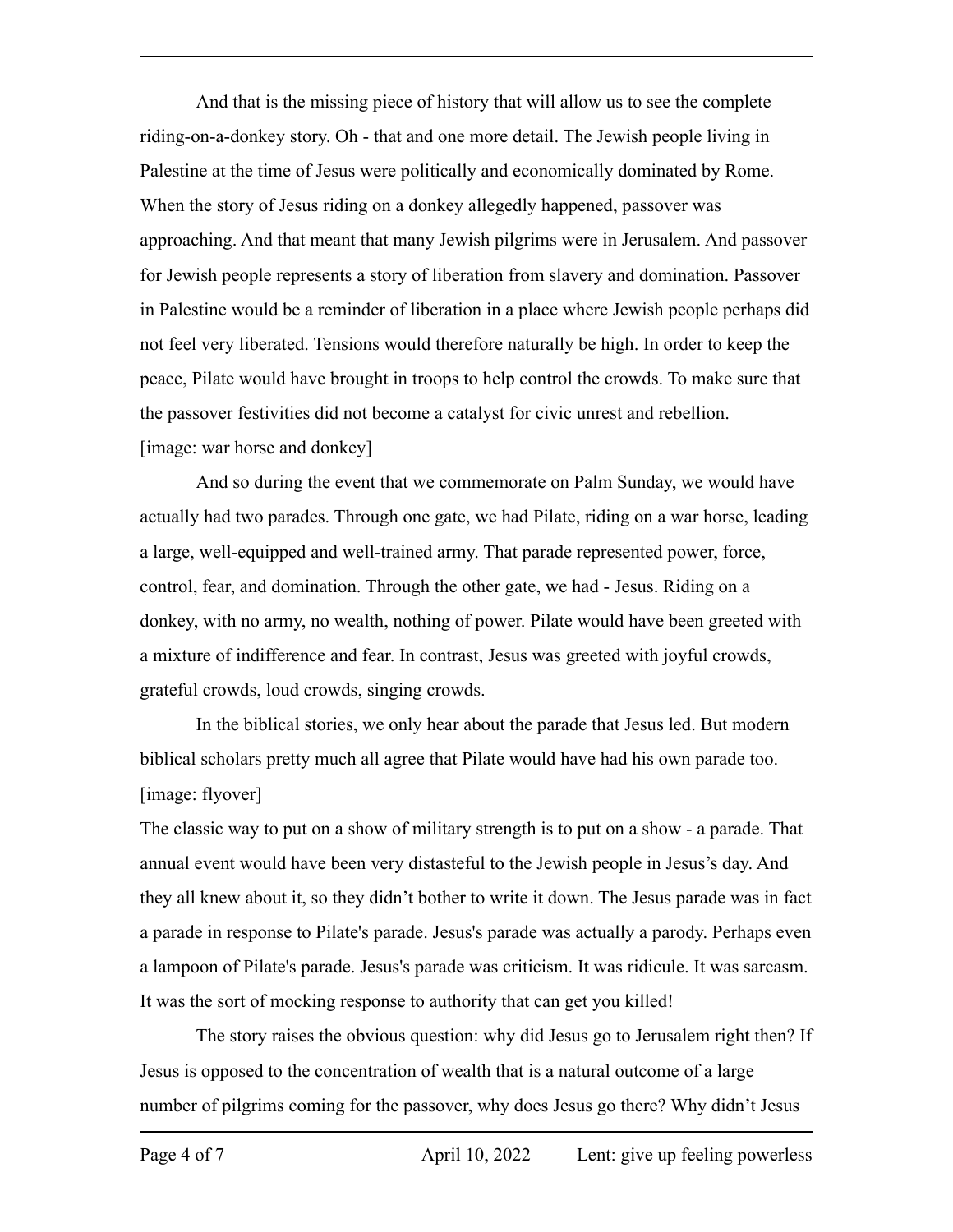continue his ministry with the rural poor? Why didn't Jesus enter Jerusalem when the political pressures were lower? Jesus could easily have avoided a confrontation with the authorities if he had wanted to. It's almost as if Jesus sees his mission as a mission that includes confronting the religious authorities of his day.

[image: comfort the afflicted]

Jesus seems to believe that ministry involves comforting the afflicted, and afflicting the comfortable, just like I do. Jesus not only rides into Jerusalem. Jesus is driven into Jerusalem. Jesus is driven into Jerusalem as part of his ministry.

When we say it like that, it perhaps sounds a bit strange. But in fact, it is very common. Demonstrations by the masses against the people who control things are nothing new. Injustice is nothing new. Inequality is nothing new. Racism is nothing new. Think of "Black Lives Matter". Think of "Arab Spring". Think of the "Palestinian Right of Return". Think of more recent events.

Jesus spent most of his ministry teaching and healing people on the fringes of society. But apparently, once in a while he needed to march. He needed to have a parade. [image: palm crowds]

The Jesus parade was far more political than it was religious. Jesus was riding into town to the cheering of the masses in opposition to Roman rule. And in opposition to the many people who collaborated with the Romans. And that included many of the religious elite. It was not a battle of good vs evil. It was not a battle between different religious groups. It was a battle to expose the stark division between the wealthy elite and the common, poor, masses. It was a battle to expose the stark division between people who obsess on power, and those who felt they had no power. Joining in the Jesus parade was a way to regain some power. Joining in the Jesus parade was a way to give up feeling powerless. Perhaps we should all - on Palm Sunday - join in a local parade and give up feeling powerless for Lent.

I'm sure that many of us have participated in similar parades ourselves. I remember marching on Queen's Park one year to protest against cuts to the educational system. And of course when I join a march, I talk to people. I want to know what motivates people to participate. And many people I spoke to that day reflected to me that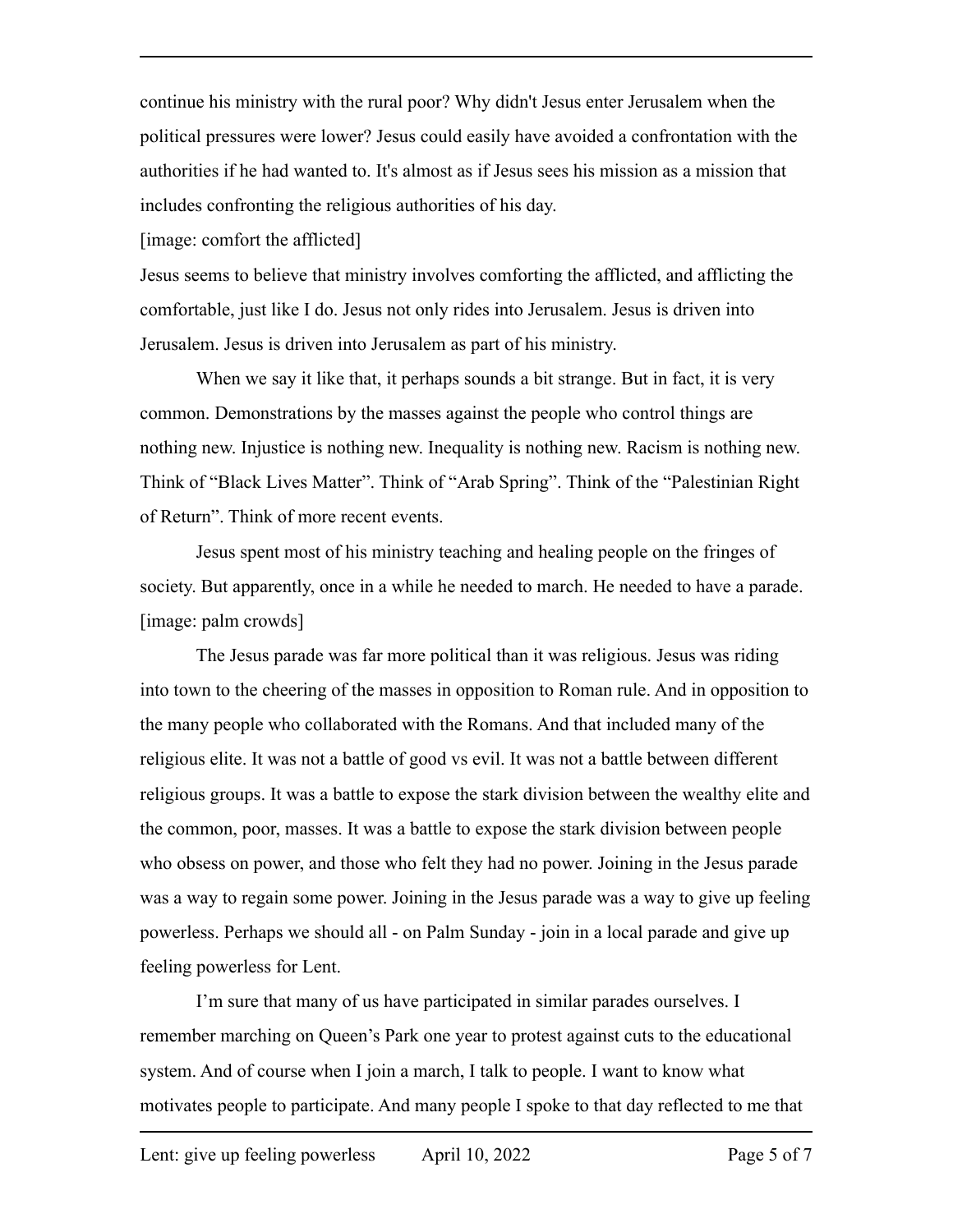they - these are their words - wanted to reclaim power - to take back power from the government. They wanted to give up feeling powerless. And many people have reacted to covid restrictions using the same mantra.

[image: donkey on motorcycle]

I find it interesting that in the church, we have domesticated this message. I sort of understand why. I mean, we can focus on the palms and then we get to wave them around, like we did this morning. Or we can focus on the donkey. I don't doubt that some churches today have a live donkey involved in some way.

But the palms and the donkey are completely irrelevant to the point of the story. The story is about how we need to give up feeling powerless.

# [image: powerless]

Do we feel powerless? Is that really a problem? Well, after being with you for over two years I can say, yes. How many times - since covid started - did you utter the magic phrase, "I can not do … because of covid". How many times did we not do something we wanted to do instead of finding a new way to do it? Instead of empowering ourselves to keep doing important things in new ways. In general, we do feel powerless. Many of us feel powerless. Sometimes for reasons that are good. And often, for excuses that sound good.

And let's be honest. This situation was true long before we ever heard of covid. I know that for many of us, we imagine that the best parts of our lives are in the past. We have stopped actively working for a better future. But don't forget, only the present exists anyway. If that's too philosophical for you, consider this:

[image: today you are the youngest you will ever be again]

Today you are the youngest you will ever be again. Do you think you are too poor? Half the planet lives on less than \$2 per day. And what's more, think of every single Jesus story you know. Is there even a single Jesus story where Jesus hands out cash? No! Is there even a single Jesus story where Jesus asks for cash? No! Jesus even refuses to ask for money from the rich young ruler. Do you think you are too uneducated? Compared to world standards, you are very well educated.

There is a simple test to see if you still have a mission in life. Hold one of your